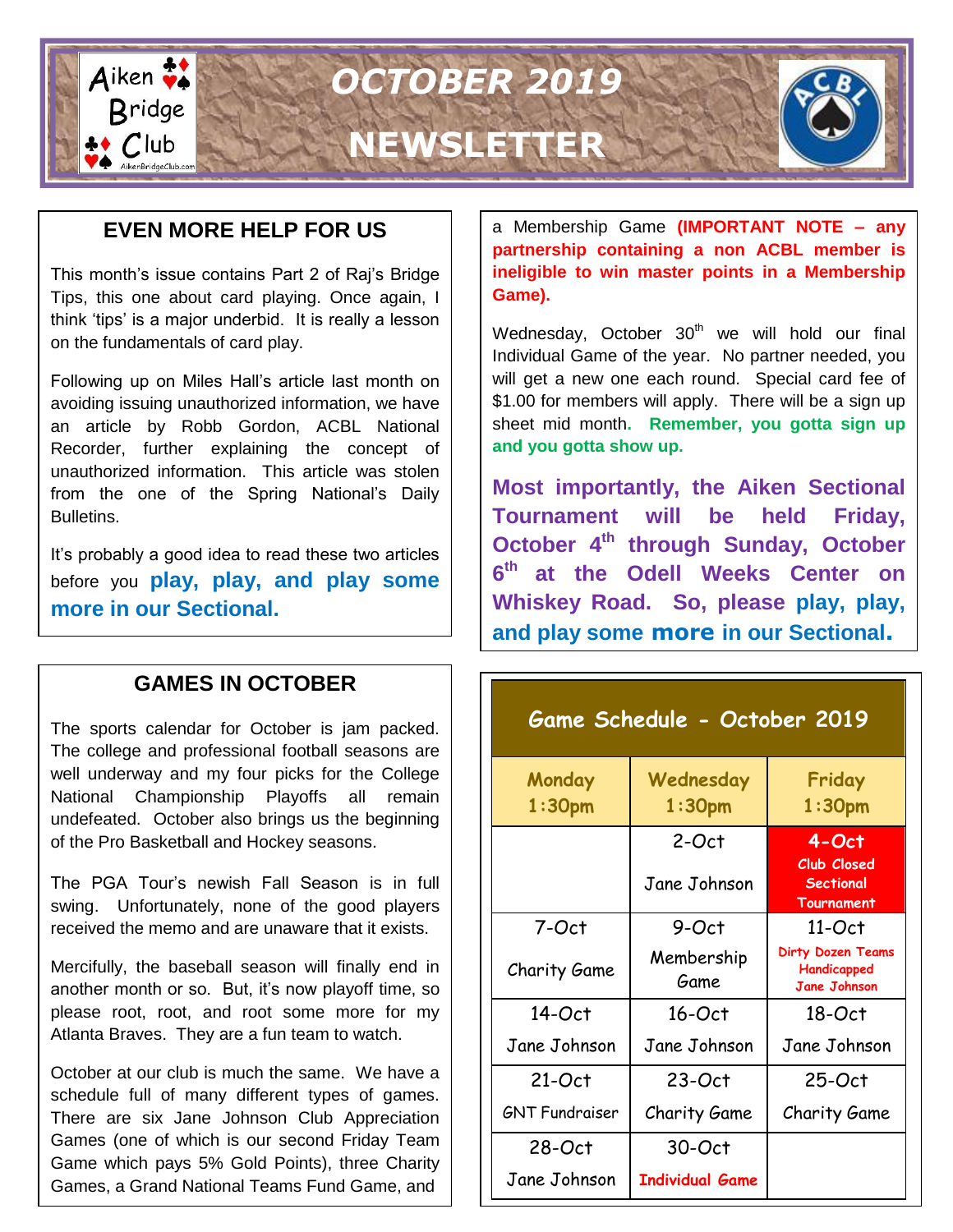# **BRIDGE TIPS -- PART 2 CARD PLAYING**

#### By Raj

1. In general, the lead of a low card shows strength and the lead of a relatively high spot card shows weakness.

2. When partner leads low from length and dummy has small cards, third hand plays high. However, if third hand has two or three equal high cards, third hand plays the lower or lowest equal.

3. When returning the suit partner has led, with two cards remaining return the higher; with three cards remaining, return the lowest.

4. When partner leads low from length and dummy comes down with an honor and you have a higher and a lower honor, insert the lower honor if dummy plays low.

5. If partner leads a low card in one suit, gets in and shifts to a low card (showing strength) in another suit, partner wants a return in the second suit. If partner shifts to a high card in the second suit (top of nothing perhaps), he is asking for a return in the first suit. Got it?

6. One doesn't lead the same against 3NT as against 6NT. against 6NT avoid leading from an honor unless you have a sequence.

7. At no trump it is important to keep communications with partner's hand. If partner's lead looks like the top of a doubleton, it's usually a good idea not to take the first trick. Let partner keep that second card so when he gets in he can return your suit.

8. When declarer ignores a strong suit in dummy lacking one honor, assume declarer has the honor. If he doesn't, that would be the first suit he would be leading - the rule of 'Unattended Strong Suits'. If you see something like the K-Q-J-10-(x) or A-Q-J-10-(x) in dummy and declarer plays other suits, assume declarer has the missing honor.

9. When there is a short side suit in dummy and declarer draws all of dummy's trumps, the inference is that declarer doesn't have any losers in that suit to ruff. Meaning: It is safe to discard that suit.

10. When discarding, keep length parity with the dummy. You should have at least one higher card from dummy.

11. The best time to lead a short suit is with trump control. A-x-(x) or K-x-x are great trump holdings to lead from shortness. However, if ruffing will cost you a trump trick, leads from shortness with trump holdings such as J-10-x-x, Q-J-9-x or K-Q-9-x are counterproductive.

12. When signaling encouragement with equal spot cards, signal with the higher or highest equal. With A-9-8- 7, signal encouragement with the 9 (which denies the 10). If you lazily signal with the 8, you are denying the 9! *Some partners actually watch stuff like that.*

13. When giving partner a ruff, the card you lead is suit preference telling partner which suit to return after the ruff.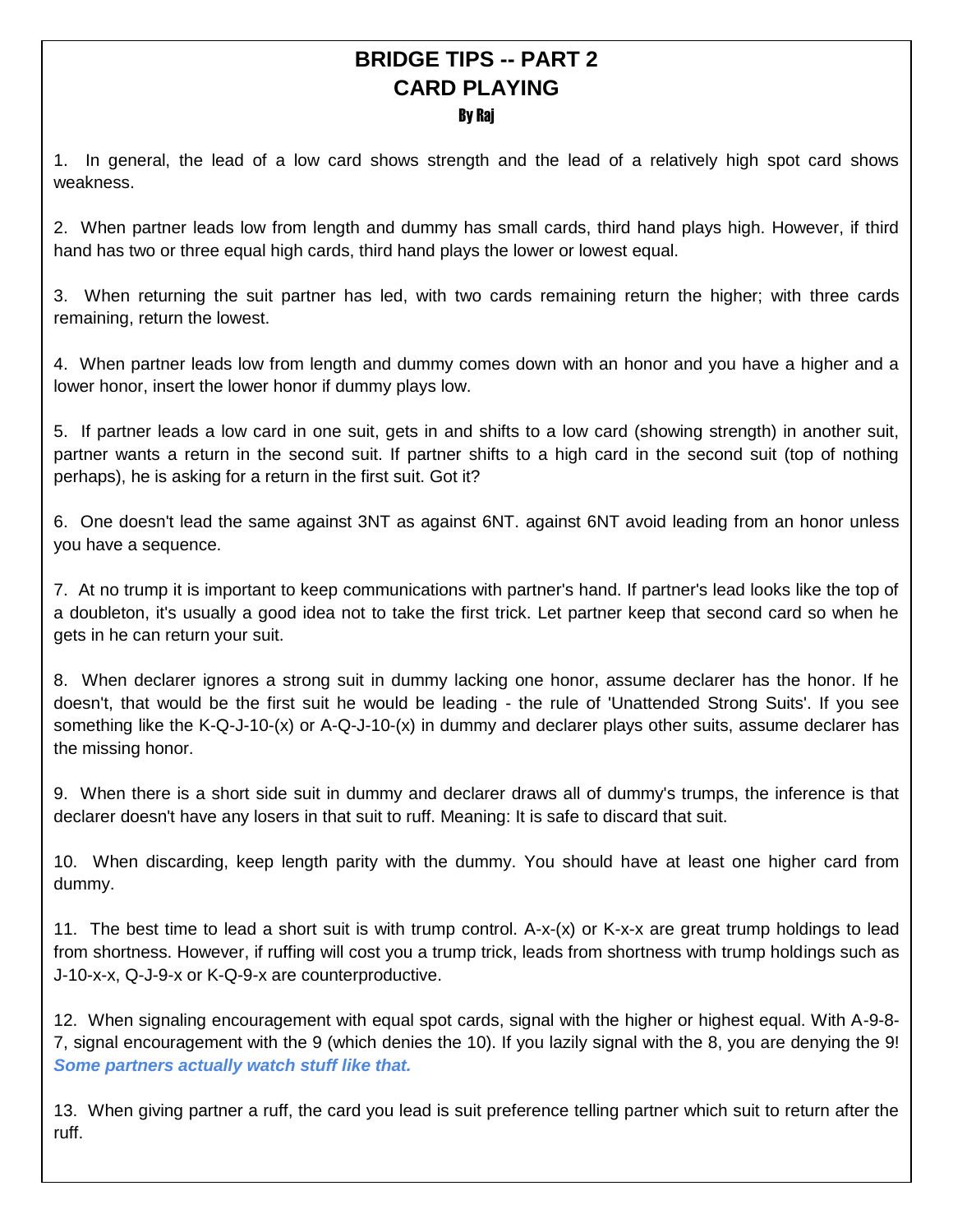14. Before playing to the first trick, review the bidding and make sure you remember the opening lead.

15. As declarer, when you can take a trick with one of two equal honors, take the trick with the higher equal. It is far more deceptive.

16. When you have all the tricks but one and you are playing in a trump contract, play off every single one of your trump cards before you play your other suits. Keep the suit you have the loser in until the bitter end. Make them suffer!

17. At a suit contract holding A-x-x facing x-x-x and the suit is led, it is usually right to win the second round of the suit.

18. If you have a number of equal honors and you want second hand to cover the first honor, lead your highest equal honor. If you don't want second hand to cover, lead your second highest equal honor. It works!

19. Defenders take tricks with their lower or lowest equal. If you can take a trick with a jack or the queen, take it with the jack. Taking it with the queen denies the jack and can mess up your partner.

20. When defending, you can send a message to partner according to the size of the card you lead. The crucial ditty is "lead **L**ow for **like**, lead **H**igh for **hate**".

**9, 8, 7, 6**: Leading high for hate cards.

**5, 4, 3, 2**: Leading low for like.

Tip from Ron: A great way to utilize your newfound knowledge of card play would be to **play, play, and play some more in our Sectional.**

### **MORE ON UNAUTHORIZED INFORMATION**

This article was written by Robb Gordon, National Recorder, and appeared in the Daily Bulletin at the Spring Nationals under the title "What is a "logical alternative"? The **shading** is for emphasis by Ron.

One of the most frequent causes for both tournament director calls and Player Memos involves unauthorized information. Law 16A defines specifically what information is authorized. Anything else is unauthorized. What are some examples of unauthorized information? You overhear a result at another table. The wrong pair starts play against you, and it is discovered during the auction. When these happen, it is your obligation to summon the director immediately. The director will either assign an artificial adjusted score, or permit you to continue to play the hand, reserving the option to adjust the score.

The more troublesome forms of unauthorized information (UI) include extraneous things like Alerts by partner (when he shouldn't), explanation of Alerts by partner (when they are incorrect), non-Alerts by partner (when she should), and sometimes even questions partner asks the opponents. Additionally, there are times when partner's tempo is unusually slow or fast. When a player breaks tempo, or asks a question out of turn, it is an irregularity. Unlike some other irregularities, a director should not necessarily be summoned immediately. However, if you have reason to believe that this break in tempo or question is going to put your opponent in a difficult position, it is good to notify the director, first to establish facts, and second, to remind the recipient of UI about their obligations.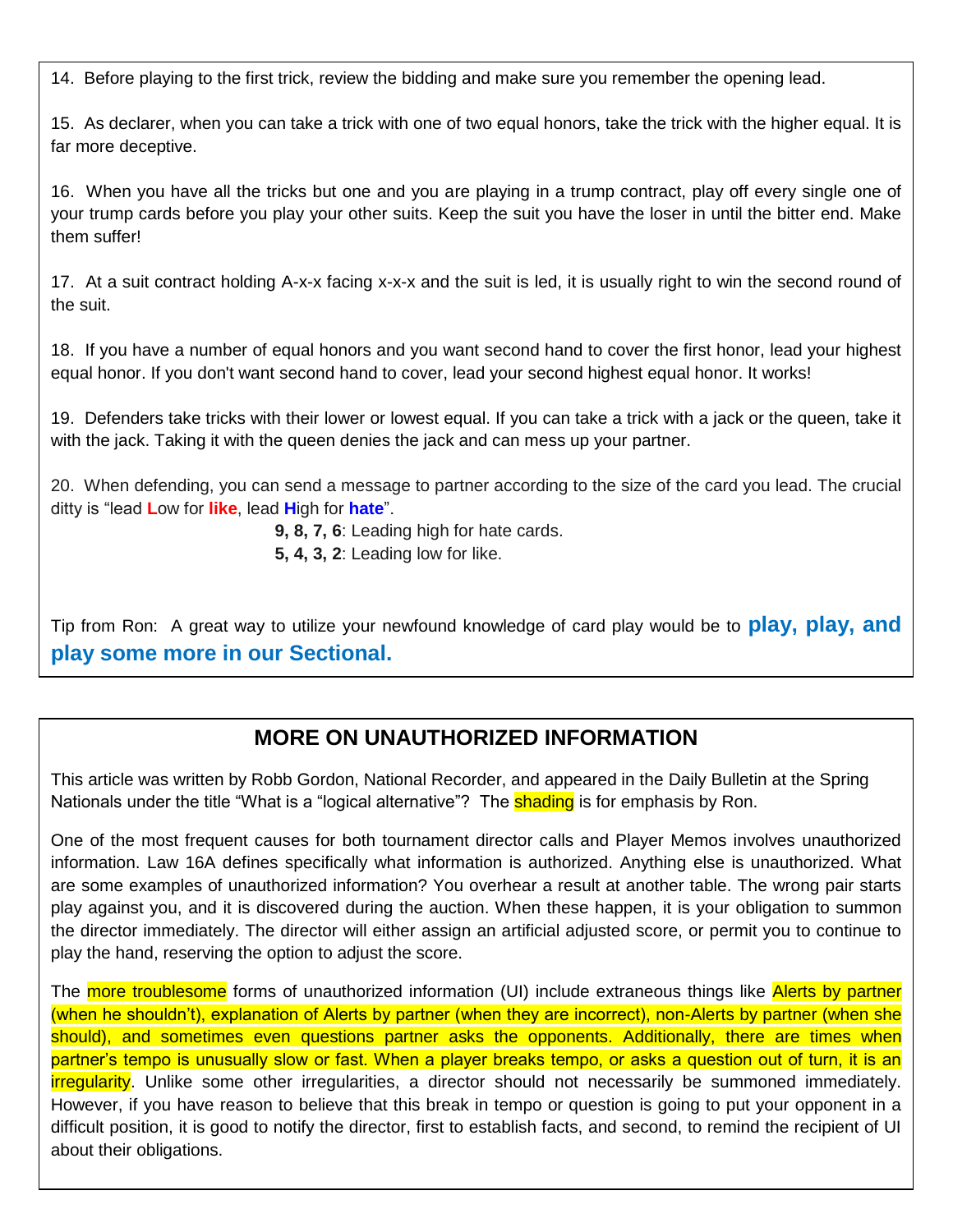In and of themselves, none of these things are illegal. However, UI can put a burden on the partner of the person <mark>providing it</mark>. For example, you hold:

|                                     | $A K J X X$ $V K Q X X$ $A3$ $A K J9$ . |               |            |
|-------------------------------------|-----------------------------------------|---------------|------------|
| You                                 | <b>LHO</b>                              | Partner       | <b>RHO</b> |
| 1♠                                  | Pass                                    | $2\spadesuit$ | Pass       |
| $3\blacktriangledown(1)$<br>??      | Pass                                    | 3(2)          | Pass       |
| $(1)$ Came try or choice of etrain? |                                         |               |            |

(1) Game try or choice of strain?

(2) Slow

If you had meant 3♥ as a game try, as many would, partner rejected the try. The fact that it was rejected slowly is unauthorized information. But perhaps you meant to bid game and offer an alternative strain. Sorry, but since there is no way to prove that (unless your system oddly carries only that specific meaning), you are stuck. Now, if your hand were much stronger, so you had obviously intended 3♥ as a slam try, of course, you may carry on to game.

Law 16B1 states: "Any extraneous information from partner that might suggest a call or play is unauthorized. This includes remarks, questions, replies to questions, unexpected Alerts or failures to Alert, unmistakable hesitation, unwonted speed, special emphasis, tone, gesture, movement or mannerism. (a) A player may not choose a call or play that is demonstrably suggested over another by unauthorized information if the other call or play is a logical alternative. (b) A logical alternative is an action that a significant proportion of the class of players in question, using the methods of the partnership, would seriously consider, and some might select." To use Edgar Kaplan's description of logical alternative, "Would it have been obviously foolish to pass, an egregious error, absurd? No, it wouldn't; pass would be right quite often."

A similar hand was recently discussed on Bridge Winners. East was dealer, both vul:

| $\leftarrow$ |                  | $\blacktriangleright$ AKQ53 $\blacktriangleright$ AJ9652 | –*A K          |
|--------------|------------------|----------------------------------------------------------|----------------|
| West         | North            | <u>East</u>                                              | <b>South</b>   |
| 1♠           | 2(1)             | 3♠                                                       | Pass           |
| Pass         | DbI(2)           | Pass                                                     | 4♥             |
| Pass         | $4\spadesuit(3)$ | Pass                                                     | 5 <sup>4</sup> |
| Pass         | 22               |                                                          |                |

(1) Michaels (Hearts and a Minor

(2) Take Out (more and better Michaels)

(3) Rock Crusher -- do you have anything?

**Dental Bridge** As a bidding problem, probably most of you would press on. But it isn't automatically right (say partner had: <u>♣</u>x x x x  $\bullet$ x x x  $\bullet$   $\bullet$  x x x x x). But when partner breaks tempo over both 3♠ and 4♠, doing what you were "always going to do" doesn't cut it. Pass is a logical alternative. Remember Kaplan: "Would it be obviously foolish to pass?" Hardly. To avoid this problem, you need to make a bid that incontrovertibly pushes you to 6 over 4♥ or give up on the grand and just bid 6♥ over 4♥, or find a partner who doesn't create problems in temposensitive situations!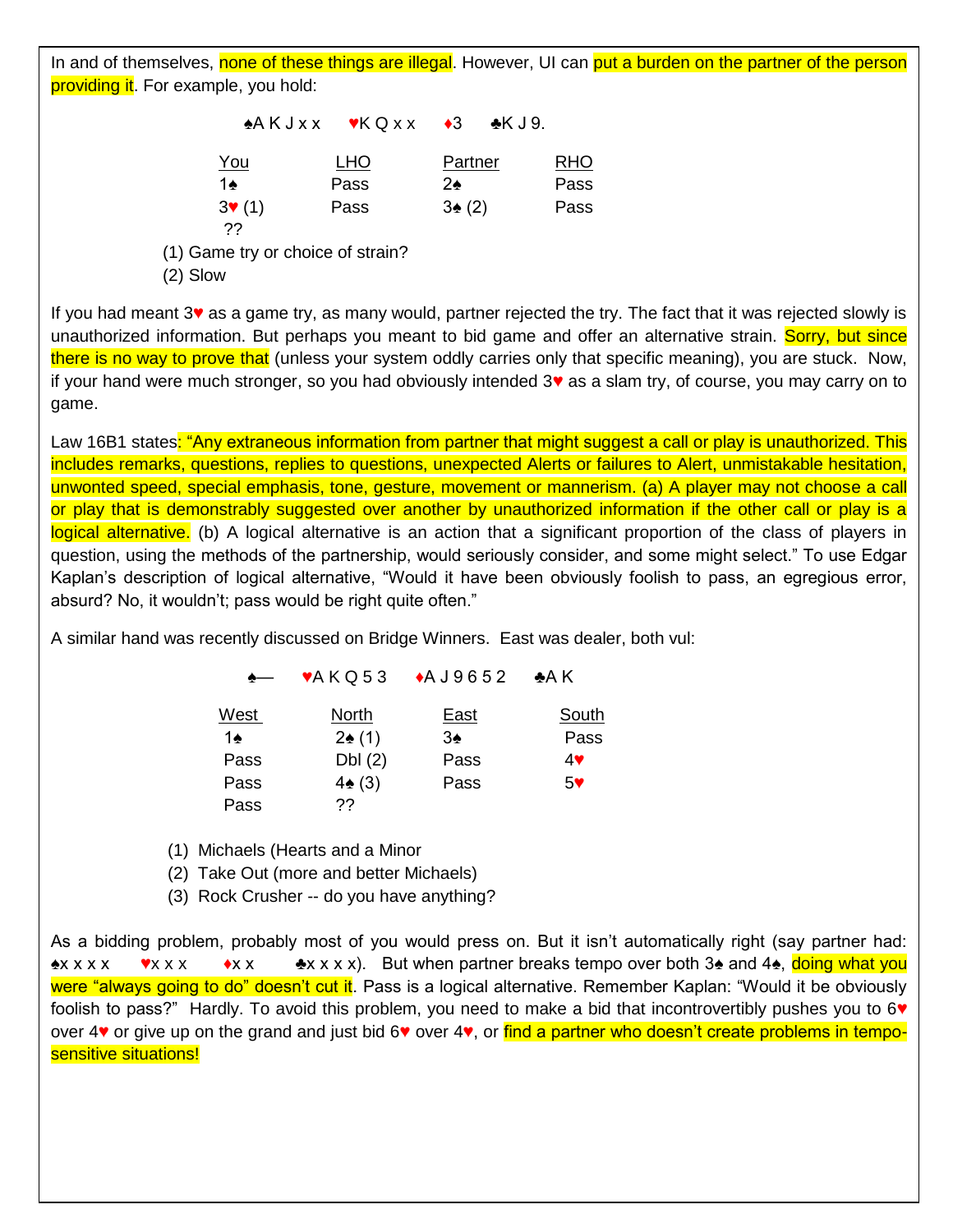With East dealer and E-W vul, you hold this hand as North:

♠10 8 ♥Q J 4 ♦A K Q 8 7 2 ♣ 6 2

| West | <b>North</b> | East<br>Pass | South<br>Pass |
|------|--------------|--------------|---------------|
| 1∻   | 2♦           | Pass         | Pass          |
| Dbl  | Pass         | 2♠           | Pass $(1)$    |
| Pass | 22           |              |               |

(1) Break in tempo

This is a hand from an older NABC which the director got right and the appeals committee dropped the ball. This was from a single-session matchpoint game, and North bid 3♦ which was passed out and made on time. One is tempted to bid 3♦ with the solid suit, but certainly risks disaster. As it happened, partner had a 3♦ bid the first time as well as the second, so all was well. But passing 2♠ is certainly a logical alternative here. You have no assurance of a diamond fit or any useful values from partner. In fact, you might be changing a plus to a minus by bidding. After receiving UI from partner (break in tempo, missed Alert, body language), if one chooses an action that is judged to be suggested by the UI) when a logical alternative exists, the director must do two things. First, the director should determine if there is damage to the non-offending side and adjust the score as appropriate. If the director feels that offender's action, although not permitted, is normal for a player of this ability, then an adjustment could be made with no procedural penalty. However, if a player with the offender's level of expertise should have known that he was violating the Law, then the director should also penalize the offender. The reason that these violations are not fully remediated by simple restoration of equity is that players should be aware that when they cross that line two things will happen. The first is that they get the worst of equity, keeping their bad results and losing their good ones, but additionally may receive a procedural penalty.

Ron Note: I've been told by a reliable source that Robb **strongly** recommends that you **play, play, and play some more in our Sectional.** Hey, trust me; you really don't want to mess with the National Recorder.

# So, what's new from our guy in Wallingford?